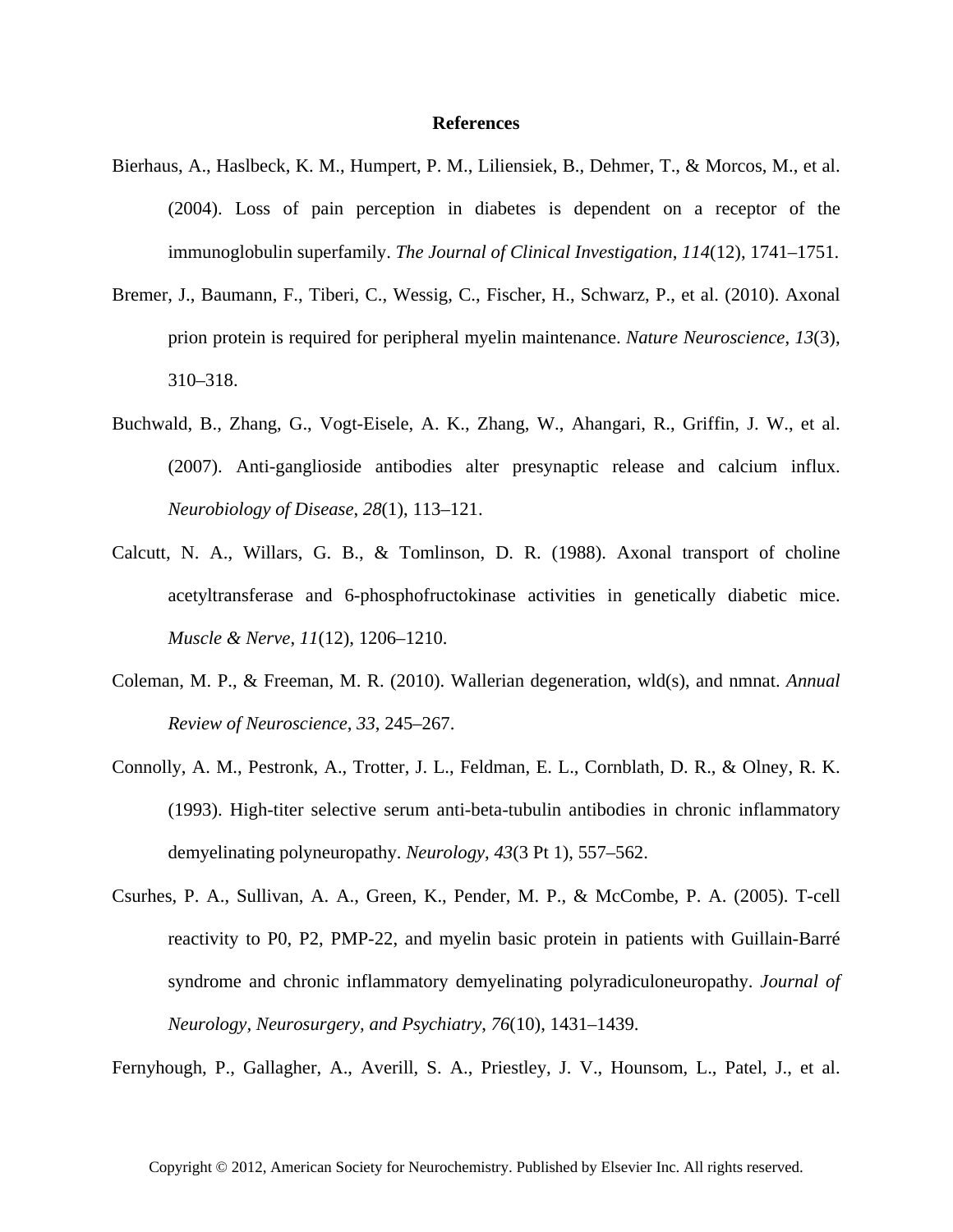(1999). Aberrant neurofilament phosphorylation in sensory neurons of rats with diabetic neuropathy. *Diabetes*, *48*(4), 881–889.

- Figueroa-Romero, C., Sadidi, M., & Feldman, E. L. (2008). Mechanisms of disease: The oxidative stress theory of diabetic neuropathy. *Reviews in Endocrine & Metabolic Disorders*, *9*(4), 301–314.
- Gerding, W. M., Koetting, J., Epplen, J. T., & Neusch, C. (2009). Hereditary motor and sensory neuropathy caused by a novel mutation in LITAF. *Neuromuscular Disorders: NMD*, *19*(10), 701–703.
- Glass, J. D., Brushart, T. M., George, E. B., & Griffin, J. W. (1993). Prolonged survival of transected nerve fibres in C57BL/Ola mice is an intrinsic characteristic of the axon. *Journal of Neurocytology*, *22*(5), 311–321.
- Griffin, J. W., George, R., Lobato, C., Tyor, W. R., Yan, L. C., & Glass, J. D. (1992). Macrophage responses and myelin clearance during Wallerian degeneration: Relevance to immune-mediated demyelination. *Journal of Neuroimmunology*, *40*(2–3), 153–165.
- Halstead, S. K., O'Hanlon, G. M., Humphreys, P. D., Morrison, D. B., Morgan, B. P., Todd, A. J., et al. (2004). Anti-disialoside antibodies kill perisynaptic Schwann cells and damage motor nerve terminals via membrane attack complex in a murine model of neuropathy. *Brain: A Journal of Neurology*, *127*(Pt 9), 2109–2123.
- Ho, E. C., Lam, K. S., Chen, Y. S., Yip, J. C., Arvindakshan, M., Yamagishi, S., et al. (2006). Aldose reductase-deficient mice are protected from delayed motor nerve conduction velocity, increased c-Jun NH2-terminal kinase activation, depletion of reduced glutathione, increased superoxide accumulation, and DNA damage. *Diabetes*, *55*(7), 1946–1953.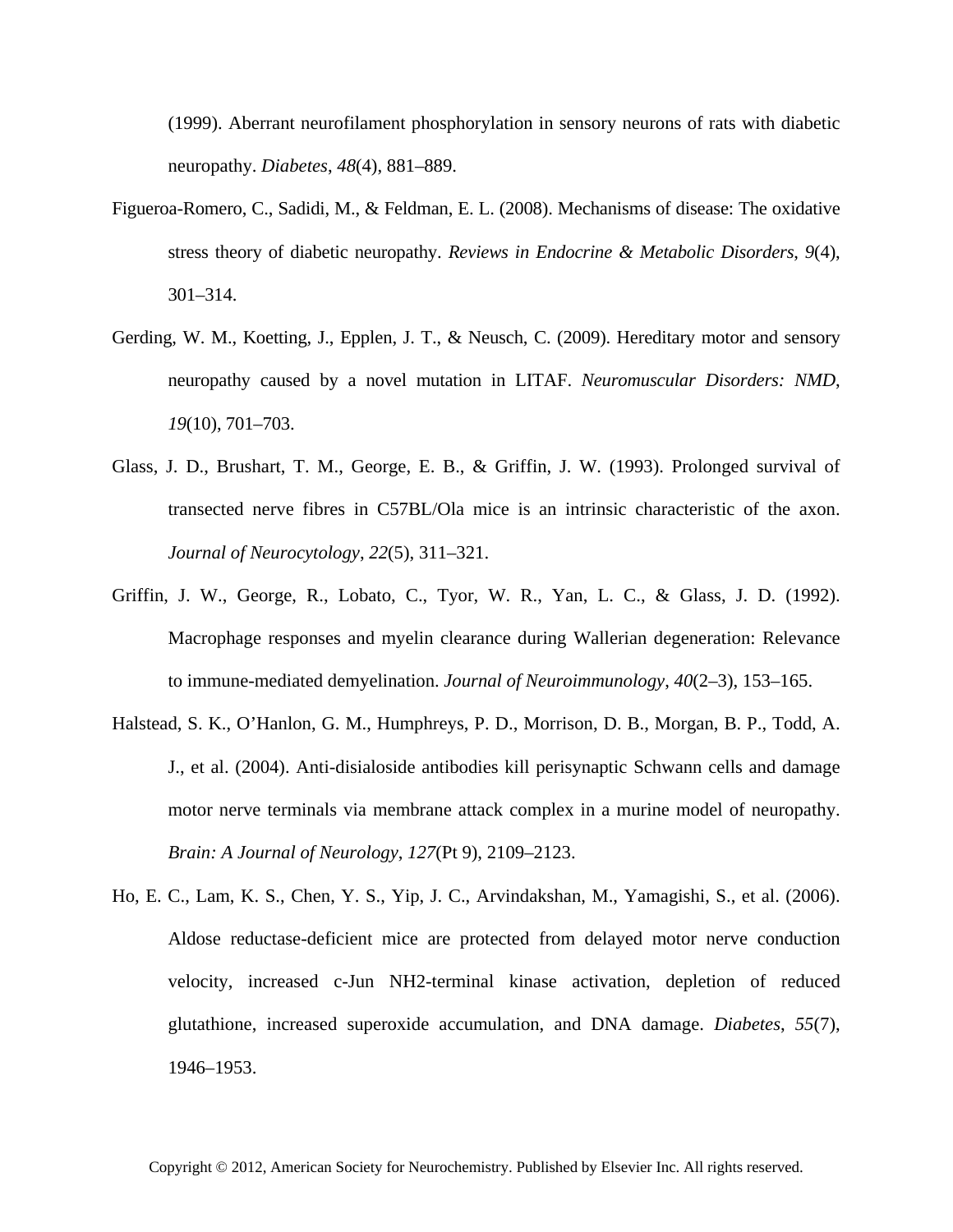- Ho, T. W., McKhann, G. M., & Griffin, J. W. (1998). Human autoimmune neuropathies. *Annual Review of Neuroscience*, *21*, 187–226.
- Hoke, A., Redett, R., Hameed, H., Jari, R., Zhou, C., Li, Z. B., et al. (2006). Schwann cells express motor and sensory phenotypes that regulate axon regeneration. *The Journal of Neuroscience : The Official Journal of the Society for Neuroscience*, *26*(38), 9646–9655.
- Jolivalt, C. G., Lee, C. A., Beiswenger, K. K., Smith, J. L., Orlov, M., Torrance, M. A., et al. (2008). Defective insulin signaling pathway and increased glycogen synthase kinase-3 activity in the brain of diabetic mice: Parallels with Alzheimer's disease and correction by insulin. *Journal of Neuroscience Research*, *86*(15), 3265–3274.
- Jordanova, A., Irobi, J., Thomas, F. P., Van Dijck, P., Meerschaert, K., Dewil, M., et al. (2006). Disrupted function and axonal distribution of mutant tyrosyl-tRNA synthetase in dominant intermediate Charcot-Marie-Tooth neuropathy. *Nature Genetics*, *38*(2), 197–202.
- Kauppinen, T. M., Chan, W. Y., Suh, S. W., Wiggins, A. K., Huang, E. J., & Swanson, R. A. (2006). Direct phosphorylation and regulation of poly(ADP-ribose) polymerase-1 by extracellular signal-regulated kinases 1/2. *Proceedings of the National Academy of Sciences of the United States of America*, *103*(18), 7136–7141.
- Kim, H. J., Jung, C. G., Jensen, M. A., Dukala, D., & Soliven, B. (2008). Targeting of myelin protein zero in a spontaneous autoimmune polyneuropathy. *Journal of Immunology*, *181*(12), 8753–8760.
- Kim, H. J., Sohn, K. M., Shy, M. E., Krajewski, K. M., Hwang, M., Park, J. H., et al. (2007). Mutations in PRPS1, which encodes the phosphoribosyl pyrophosphate synthetase enzyme critical for nucleotide biosynthesis, cause hereditary peripheral neuropathy with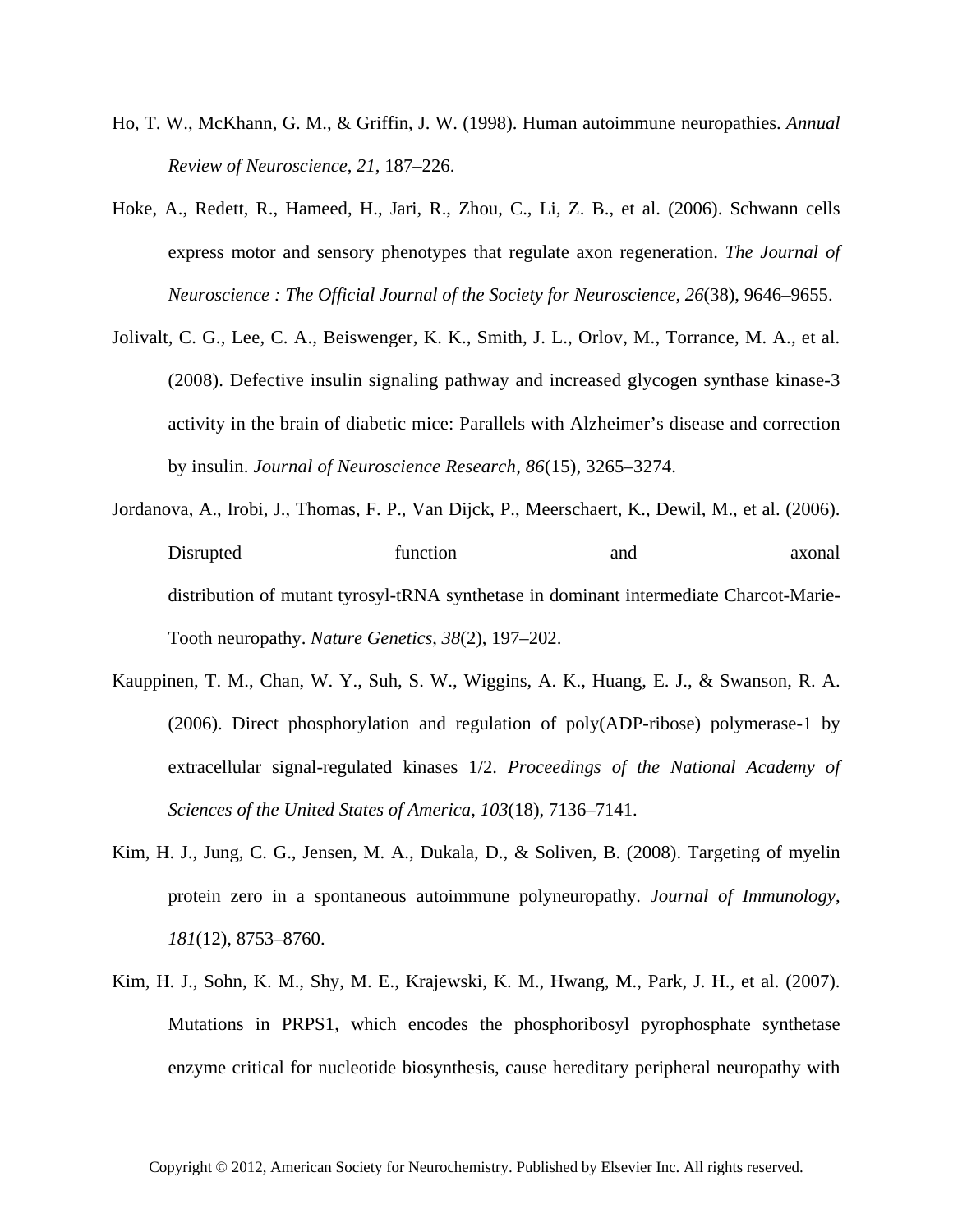hearing loss and optic neuropathy (cmtx5). *American Journal of Human Genetics*, *81*(3), 552–558.

- Latov, N., Sherman, W. H., Nemni, R., Galassi, G., Shyong, J. S., Penn, A. S., et al. (1980). Plasma-cell dyscrasia and peripheral neuropathy with a monoclonal antibody to peripheral-nerve myelin. *The New England Journal of Medicine*, *303*(11), 618–621.
- Lunn, E. R., Perry, V. H., Brown, M. C., Rosen, H., & Gordon, S. (1989). Absence of wallerian degeneration does not hinder regeneration in peripheral nerve. *The European Journal of Neuroscience*, *1*(1), 27–33.
- Lupski, J. R., de Oca-Luna, R. M., Slaugenhaupt, S., Pentao, L., Guzzetta, V., Trask, B. J., et al. (1991). DNA duplication associated with Charcot-Marie-Tooth disease type 1A. *Cell*, *66*(2), 219–232.
- Maurer, M., & Gold, R. (2002). Animal models of immune-mediated neuropathies. *Current Opinion in Neurology*, *15*(5), 617–622.
- Melotte, V., Qu, X., Ongenaert, M., van Criekinge, W., de Bruine, A. P., Baldwin, H. S., et al. (2010). The N-myc downstream regulated gene (NDRG) family: Diverse functions, multiple applications. *FASEB Journal*, *24*(11), 4153–66.
- Montecucco, C., Rossetto, O., Caccin, P., Rigoni, M., Carli, L., Morbiato, L., et al. (2009). Different mechanisms of inhibition of nerve terminals by botulinum and snake presynaptic neurotoxins. *Toxicon : Official Journal of the International Society on Toxinology*, *54*(5), 561–564.
- Morfini, G., Pigino, G., Szebenyi, G., You, Y., Pollema, S., & Brady, S. T. (2006). JNK mediates pathogenic effects of polyglutamine-expanded androgen receptor on fast axonal transport. *Nature Neuroscience*, *9*(7), 907–916.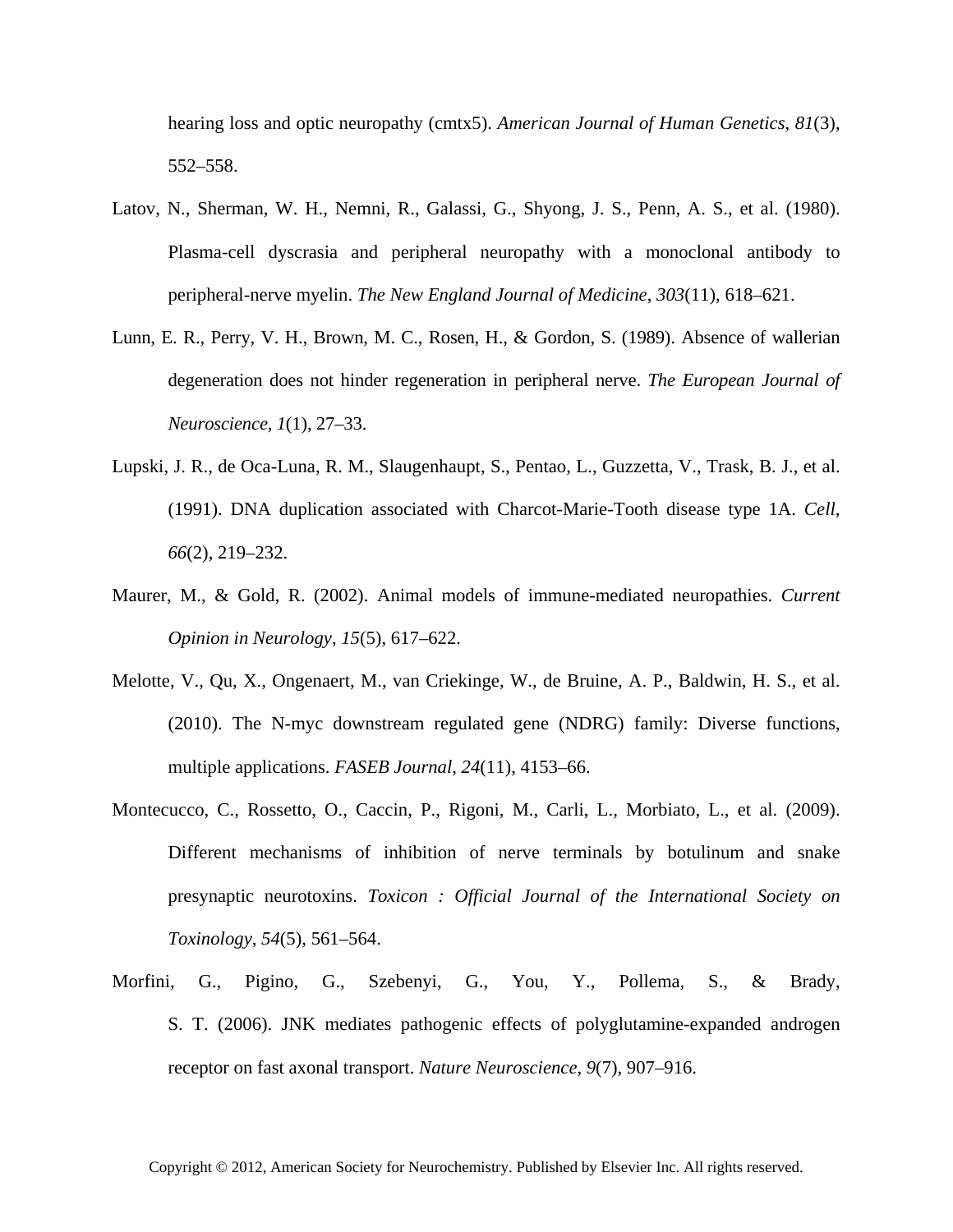- Niemann, A., Berger, P., & Suter, U. (2006). Pathomechanisms of mutant proteins in Charcot-Marie-Tooth disease. *Neuromolecular Medicine*, *8*(1–2), 217–242.
- Obrosova, I. G. (2009). Diabetes and the peripheral nerve. *Biochimica et Biophysica Acta*, *1792*(10), 931–940.
- Peltier, A. C., & Russell, J. W. (2002). Recent advances in drug-induced neuropathies. *Current Opinion in Neurology*, *15*(5), 633–638.
- Plomp, J. J., Molenaar, P. C., O'Hanlon, G. M., Jacobs, B. C., Veitch, J., Daha, M. R., et al. (1999). Miller Fisher anti-GQ1b antibodies: Alpha-latrotoxin-like effects on motor end plates. *Annals of Neurology*, *45*(2), 189–199.
- Plonquet, A., Gherardi, R. K., Creange, A., Antoine, J. C., Benyahia, B., Grisold, W., et al. (2002). Oligoclonal T-cells in blood and target tissues of patients with anti-Hu syndrome. *Journal of Neuroimmunology*, *122*(1-2), 100–105.
- Purves, T., Middlemas, A., Agthong, S., Jude, E. B., Boulton, A. J., Fernyhough, P., et al. (2001). A role for mitogen-activated protein kinases in the etiology of diabetic neuropathy. *FASEB Journal*, *15*(13), 2508–2514.
- Rinaldi, S., & Willison, H. J. (2008). Ganglioside antibodies and neuropathies. *Current Opinion in Neurology*, *21*(5), 540–546.
- Russell, J. W., Berent-Spillson, A., Vincent, A. M., Freimann, C. L., Sullivan, K. A., & Feldman, E. L. (2008). Oxidative injury and neuropathy in diabetes and impaired glucose tolerance. *Neurobiology of Disease*, *30*(3), 420–429.
- Sanvito, L., Makowska, A., Mahdi-Rogers, M., Hadden, R. D., Peakman, M., Gregson, N., et al. (2009). Humoral and cellular immune responses to myelin protein peptides in chronic inflammatory demyelinating polyradiculoneuropathy. *Journal of Neurology,*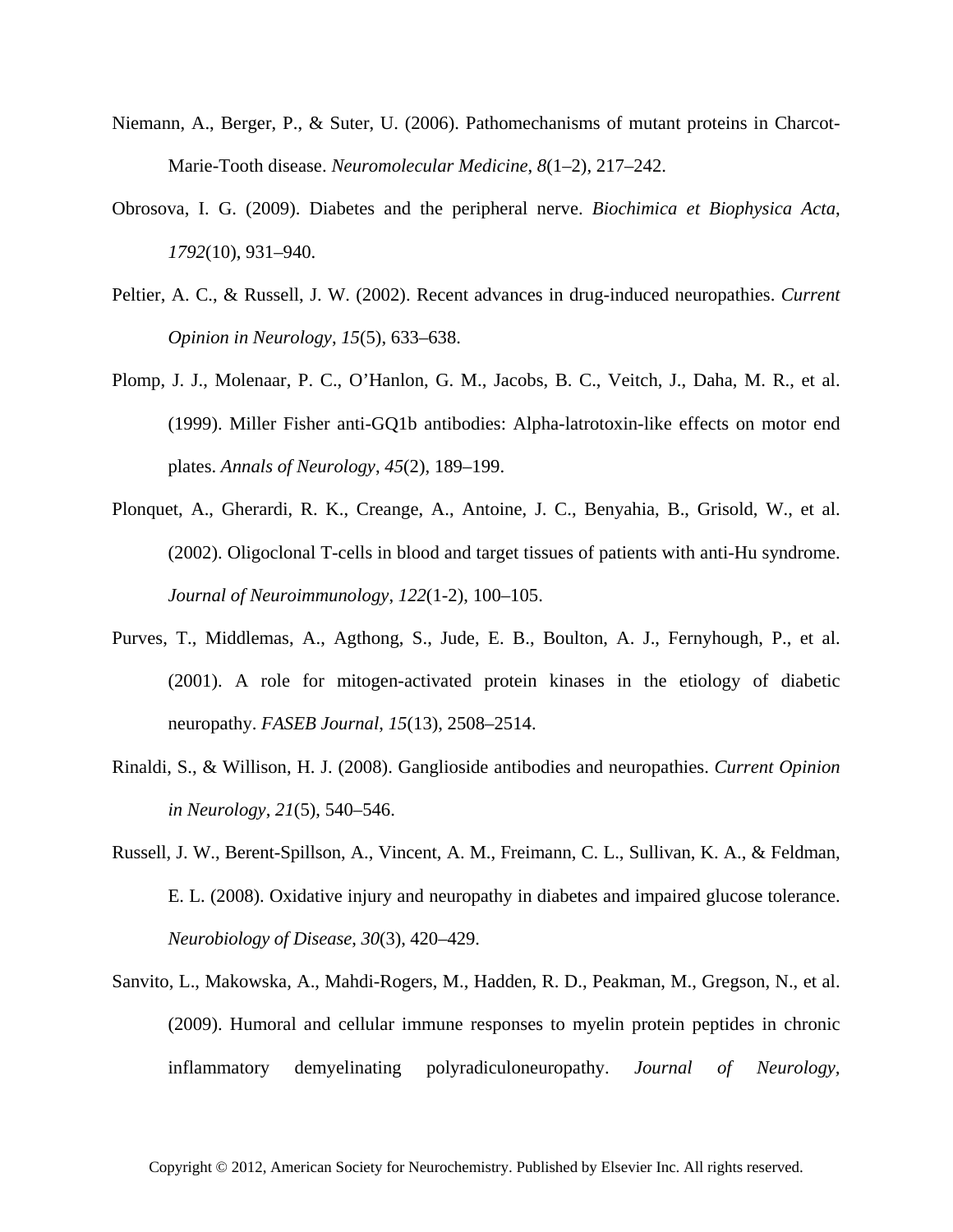*Neurosurgery, and Psychiatry*, *80*(3), 333–338.

- Scalabrino, G. (2009). The multi-faceted basis of vitamin B12 (cobalamin) neurotrophism in adult central nervous system: Lessons learned from its deficiency. *Progress in Neurobiology*, *88*(3), 203–220.
- Suter, U., & Scherer, S. S. (2003). Disease mechanisms in inherited neuropathies. *Nature Reviews. Neuroscience*, *4*(9), 714–726.
- Tatum, A. H. (1993). Experimental paraprotein neuropathy, demyelination by passive transfer of human IgM anti-myelin–associated glycoprotein. *Annals of Neurology*, *33*(5), 502–506.
- Tomlinson, D. R., & Gardiner, N. J. (2008). Glucose neurotoxicity. *Nature Reviews. Neuroscience*, *9*(1), 36–45.
- Toth, C., Rong, L. L., Yang, C., Martinez, J., Song, F., Ramji, N., et al. (2008). Receptor for advanced glycation end products (RAGEs) and experimental diabetic neuropathy. *Diabetes*, *57*(4), 1002–1017.
- Vargas, M. E., Watanabe, J., Singh, S. J., Robinson, W. H., & Barres, B. A. (2010). Endogenous antibodies promote rapid myelin clearance and effective axon regeneration after nerve injury. *Proceedings of the National Academy of Sciences of the United States of America*, *107*(26), 11993–11998.
- Verhoeven, K., De Jonghe, P., Van de Putte, T., Nelis, E., Zwijsen, A., Verpoorten, N., et al. (2003). Slowed conduction and thin myelination of peripheral nerves associated with mutant rho Guanine-nucleotide exchange factor 10. *American Journal of Human Genetics*, *73*(4), 926–932.
- Wittmack, E. K., Rush, A. M., Hudmon, A., Waxman, S. G., & Dib-Hajj, S. D. (2005). Voltagegated sodium channel Nav1.6 is modulated by p38 mitogen-activated protein kinase. *The*